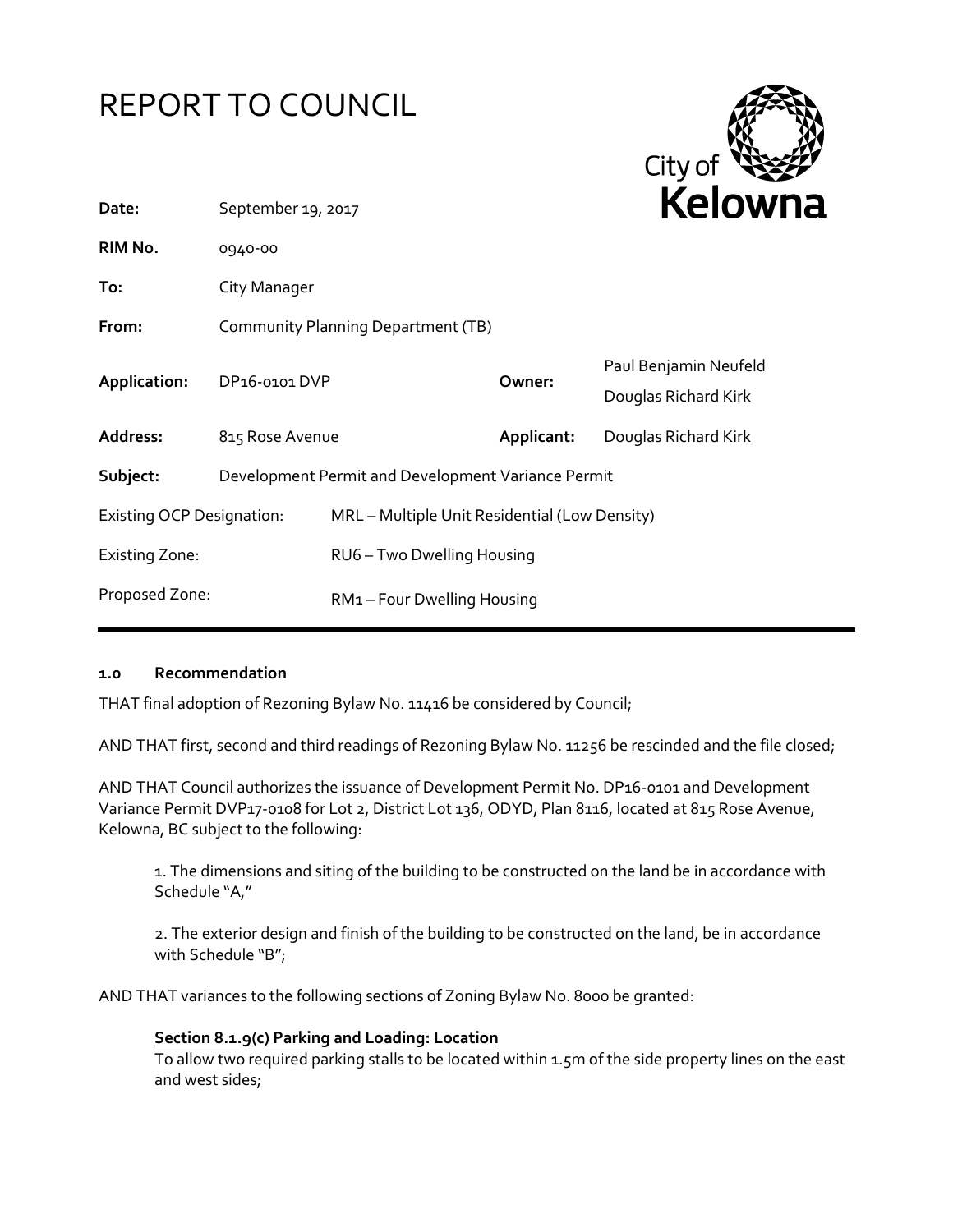AND FURTHER THAT this Development Permit is valid for two (2) years from the date of Council approval, with no opportunity to extend.

#### **2.0 Purpose**

To consider the form and character of four-plex housing and to vary the location of two required parking stalls to be located within 1.5 m of the side property lines on the east and west sides.

## **3.0 Community Planning**

Community Planning supports the Development Permit and Development Variance Permit on the subject property as it is consistent with Official Community Plan (OCP) Policies regarding Urban Growth and Infill. The proposed design meets the majority of the design guidelines for Comprehensive Development – Multi-Family and attention has been given to ensure the street facing frontages have a high quality of design.

The two variances are to allow two required parking stalls to be located within the side yard setback within 1.5m of the property lines on the east and west sides. The impact will be minimal on the adjacent properties as the stalls are located in the rear off of the lane and the applicant has proposed fencing around the property to ensure privacy.

## **4.0 Proposal**

## 4.1 Background

The subject property features a  $1\frac{1}{2}$  storey single family dwelling that was constructed in 1960 and a small storage shed that will be demolished as part of this development. The applicants began this process in April 2016 with a proposal for a total of 3 units. Council passed  $2^{nd}$  and  $3^{rd}$  readings on the rezoning for that proposal on July 12<sup>th</sup>, 2016. The applicants requested their application to be put on-hold and have come up with a redesign and a new proposal for 4 units which received  $2^{nd}$  and  $3^{rd}$  reading on June  $27^{th}$ , 2017.

## 4.2 Project Description

The proposed four-plex housing meets the current OCP Policies regarding Compact Urban Form and Sensitive Infill by creating density where infrastructure exists, and providing a height and massing that is sensitive to the neighbourhood.

The four-plex is designed in modern and contemporary style with visually interesting rooflines in addition to rooftop patio outdoor amenity space for each unit. The materials and colours relate to the region's visual landscape by incorporating natural materials such as stone into the design. Attention to the streetscape is apparent as the two front units have ground-oriented and well defined front entrances. There are wall projections and indentations that create visual interest along the front facade. The height is consistent with several other new builds in the area, and it is anticipated that as this area redevelops this proposal will be consistent with the future streetscape.

## 4.3 Variances

Two variances are considered as a function of the site layout. Each of the four units requires 1.5 parking stalls for a total of 6 parking stalls. The applicant is proposing 4 covered stalls in a common garage accessed from the lane, with 2 additional stalls on either side of the garage. The 2 uncovered stalls are located at 0.0 m to the lot line when 1.5 m is required in the Zoning Bylaw. The stalls have been increased in width to 3.45 m to accommodate the additional width required when both sides of a parking stall are obstructed (fence, and garage wall). It is not anticipated that the location of these parking stalls with have a negative impact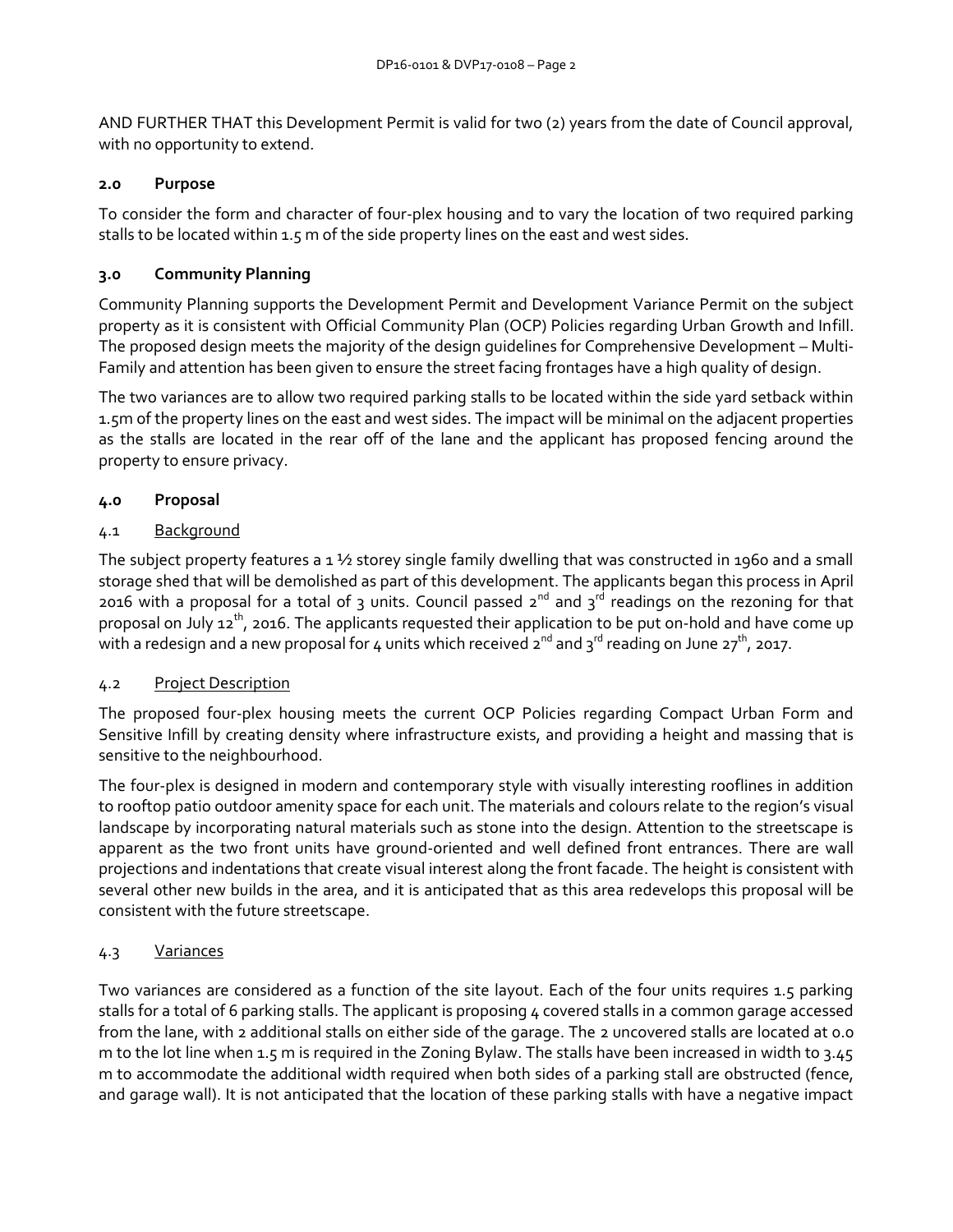on the adjacent properties as they are located in the rear of the property well away from the nearby homes, and fencing will be used for screening.

# 4.4 Site Context

The subject property is located in South Pandosy east of Richter Street and south of Ethel Street on the south side of Rose Avenue. The subject property is within walking distance to a variety of amenities including Guisachan Village, Cameron Park, Kelowna General Hospital, and is located on a bicycle corridor with access to the proposed Ethel Street Active Transportation Corridor.

There are two other applications on Rose Avenue at this time that are also rezoning to a four-plex with similar elevations and floor plans. The representatives from each project have taken care to ensure that differences in the materials and colour palette of each application provides variety and individuality of the projects.



#### **Subject Property Map:** 815 Rose Ave

## **5.0 Current Development Policies**

#### 5.1 Comprehensive Design Guidelines

| <b>COMPREHENSIVE DEVELOPMENT PERMIT AREA</b>                                                                 |  | NΟ | N/A |
|--------------------------------------------------------------------------------------------------------------|--|----|-----|
| <b>Authenticity and Regional Expression</b>                                                                  |  |    |     |
| Do landscaping and building form convey a character that is distinct to Kelowna and<br>the Central Okanagan? |  |    |     |
| Are materials in keeping with the character of the region?                                                   |  |    |     |
| Are colours used common in the region's natural landscape?                                                   |  |    |     |
| Does the design provide for a transition between the indoors and outdoors?                                   |  |    |     |
| Context                                                                                                      |  |    |     |
| Does the proposal maintain the established or envisioned architectural character of<br>the neighbourhood?    |  |    |     |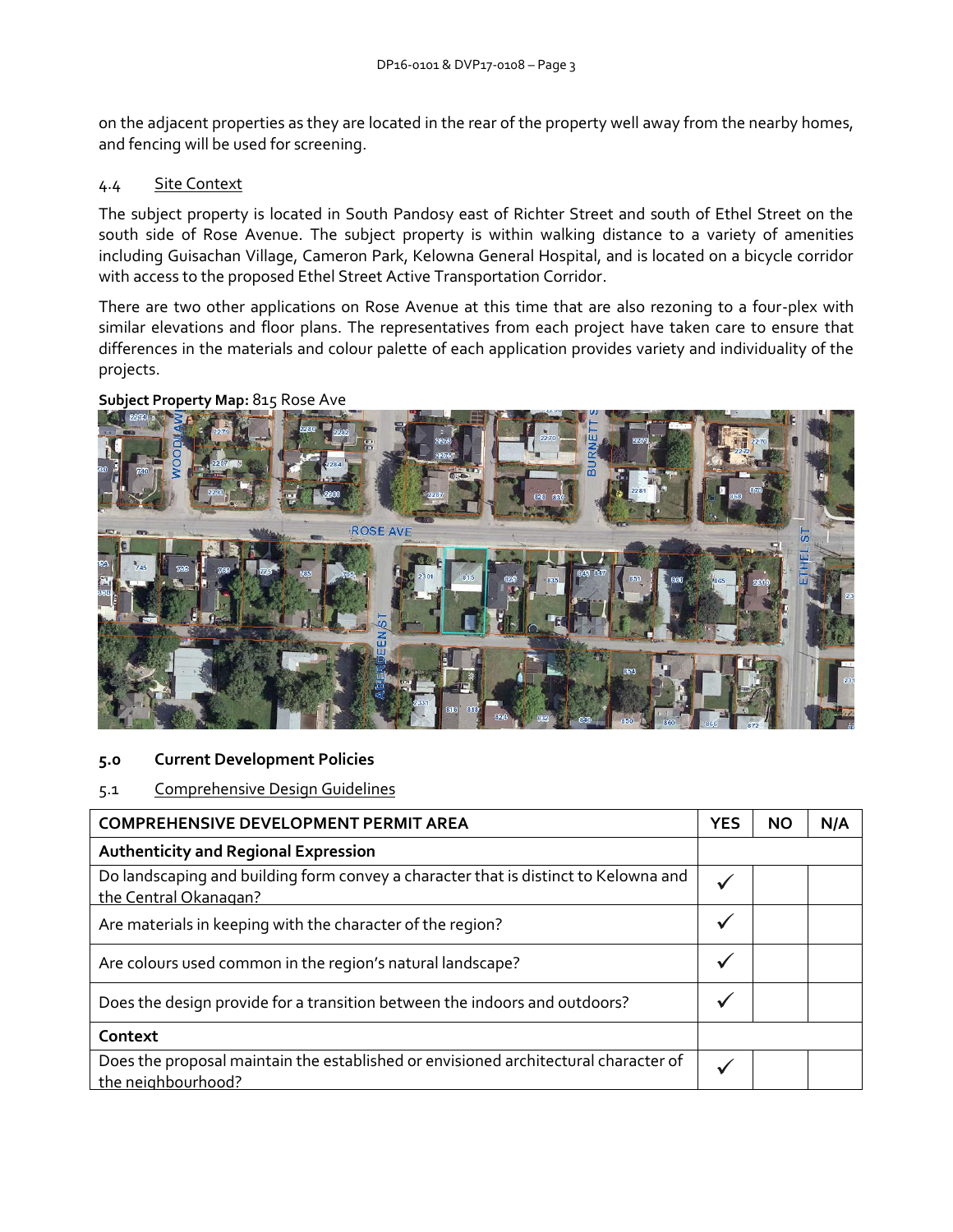| <b>COMPREHENSIVE DEVELOPMENT PERMIT AREA</b>                                                                                   | <b>YES</b>   | <b>NO</b> | N/A |
|--------------------------------------------------------------------------------------------------------------------------------|--------------|-----------|-----|
| Does interim development consider neighbouring properties designated for more<br>intensive development?                        |              |           |     |
| Are façade treatments facing residential areas attractive and context sensitive?                                               | $\checkmark$ |           |     |
| Are architectural elements aligned from one building to the next?                                                              |              |           |     |
| For exterior changes, is the original character of the building respected and<br>enhanced?                                     |              |           |     |
| Is the design unique without visually dominating neighbouring buildings?                                                       | ✓            |           |     |
| For developments with multiple buildings, is there a sense of architectural unity and<br>cohesiveness?                         |              |           |     |
| <b>Relationship to the Street</b>                                                                                              |              |           |     |
| Do buildings create the desired streetscape rhythm?                                                                            | ✓            |           |     |
| Are parkade entrances located at grade?                                                                                        |              |           |     |
| For buildings with multiple street frontages, is equal emphasis given to each<br>frontage?                                     |              |           |     |
| <b>Massing and Height</b>                                                                                                      |              |           |     |
| Does the design mitigate the actual and perceived mass of buildings?                                                           |              |           |     |
| Does the height consider shading and view impacts for neighbouring properties and<br>transition to less intensive areas?       |              |           |     |
| <b>Human Scale</b>                                                                                                             |              |           |     |
| Are architectural elements scaled for pedestrians?                                                                             | ✓            |           |     |
| Are façades articulated with indentations and projections?                                                                     |              |           |     |
| Are top, middle and bottom building elements distinguished?                                                                    |              |           |     |
| Do proposed buildings have an identifiable base, middle and top?                                                               |              |           |     |
| Are building facades designed with a balance of vertical and horizontal proportions?                                           |              |           |     |
| Are horizontal glazed areas divided into vertically proportioned windows separated<br>by mullions or building structures?      |              |           |     |
| Does the design incorporate roof overhangs and the use of awnings, louvers,<br>canopies and other window screening techniques? |              |           |     |
| Is the visual impact of enclosed elevator shafts reduced through architectural                                                 |              |           |     |
| treatments?<br><b>Exterior Elevations and Materials</b>                                                                        |              |           |     |
| Are buildings finished with materials that are natural, local, durable and appropriate                                         |              |           |     |
| to the character of the development?                                                                                           |              |           |     |
| Are entrances visually prominent, accessible and recognizable?                                                                 |              |           |     |
| Are higher quality materials continued around building corners or edges that are<br>visible to the public?                     |              |           |     |